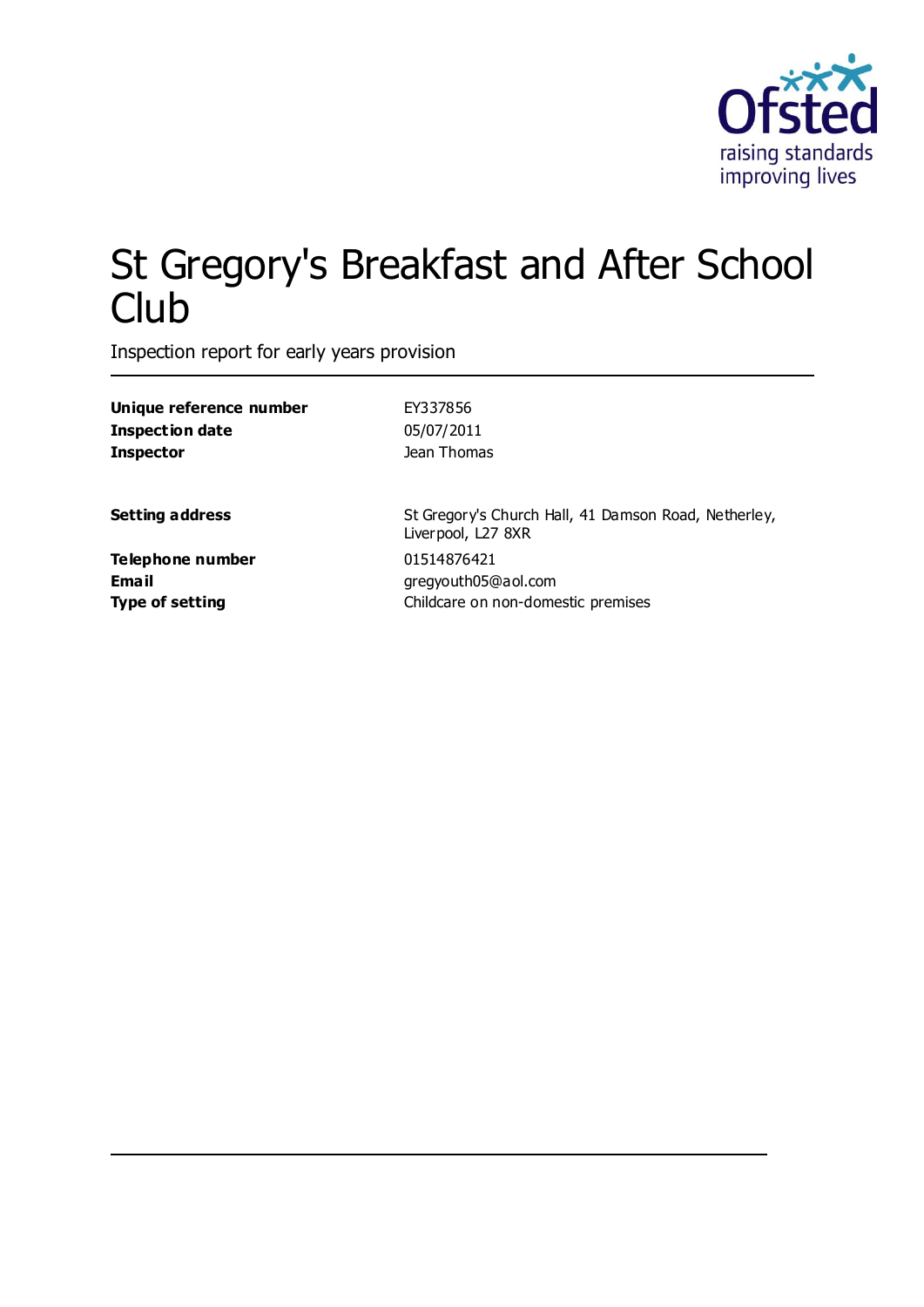The Office for Standards in Education, Children's Services and Skills (Ofsted) regulates and inspects to achieve excellence in the care of children and young people, and in education and skills for learners of all ages. It regulates and inspects childcare and children's social care, and inspects the Children and Family Court Advisory Support Service (Cafcass), schools, colleges, initial teacher training, work-based learning and skills training, adult and community learning, and education and training in prisons and other secure establishments. It assesses council children's services, and inspects services for looked after children, safeguarding and child protection.

If you would like a copy of this document in a different format, such as large print or Braille, please telephone 0300 123 1231, or email enquiries@ofsted.gov.uk.

You may copy all or parts of this document for non-commercial educational purposes, as long as you give details of the source and date of publication and do not alter the information in any way.

T: 0300 123 1231 Textphone: 0161 618 8524 E: enquiries@ofsted.gov.uk W: [www.ofsted.gov.uk](http://www.ofsted.gov.uk/)

© Crown copyright 2011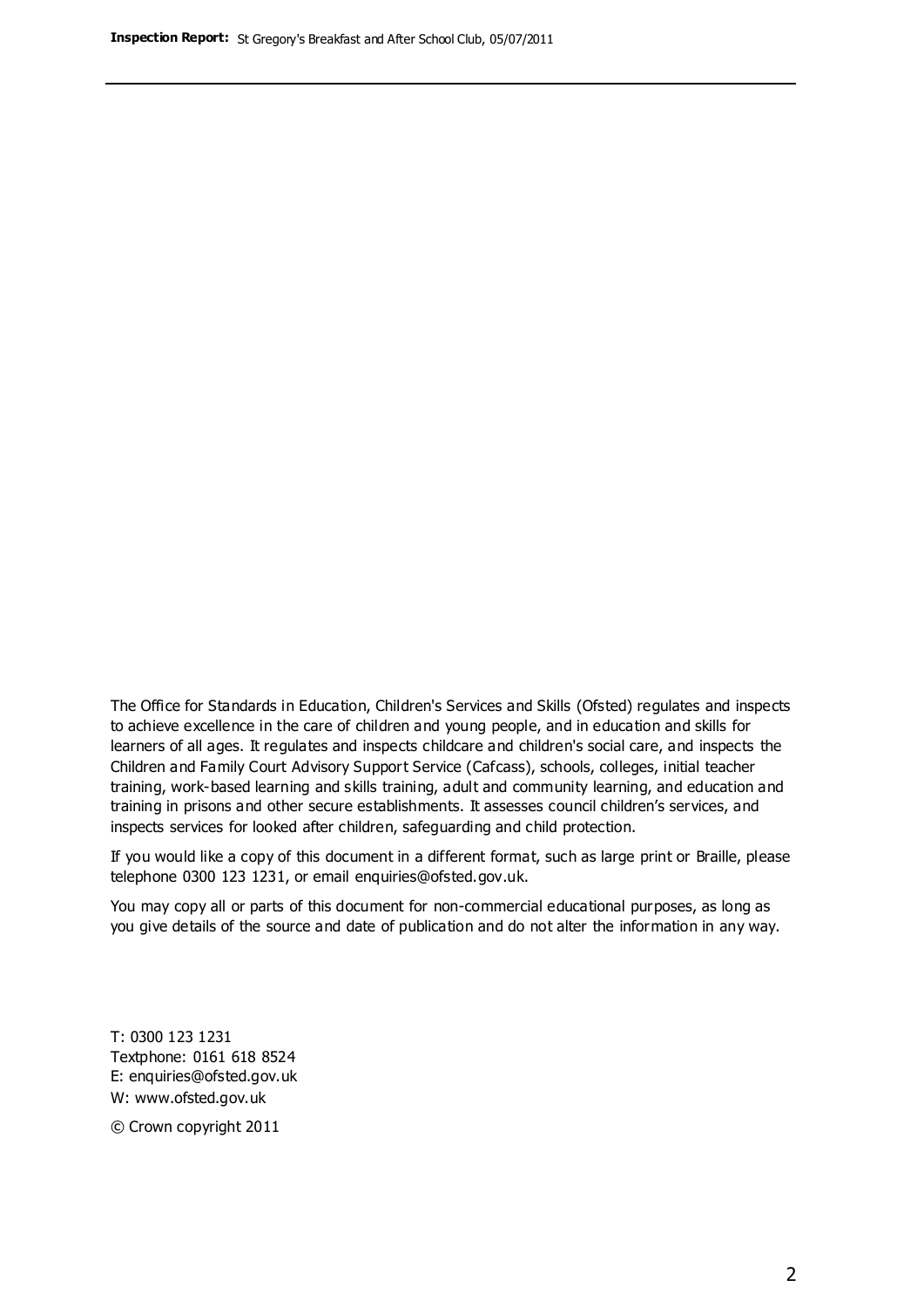# **Introduction**

This inspection was carried out by Ofsted under Sections 49 and 50 of the Childcare Act 2006 on the quality and standards of the registered early years provision. 'Early years provision' refers to provision regulated by Ofsted for children from birth to 31 August following their fifth birthday (the early years age group). The registered person must ensure that this provision complies with the statutory framework for children's learning, development and welfare, known as the *Early* Years Foundation Stage.

The provider must provide a copy of this report to all parents with children at the setting where reasonably practicable. The provider must provide a copy of the report to any other person who asks for one, but may charge a fee for this service (The Childcare (Inspection) Regulations 2008 regulations 9 and 10).

Children only attend this setting before and/or after the school day and/or during the school holidays. The judgements in this report reflect the quality of early years provision offered to children during those periods.

The setting also makes provision for children older than the early years age group which is registered on the voluntary and/or compulsory part(s) of the Childcare Register. This report does not include an evaluation of that provision, but a comment about compliance with the requirements of the Childcare Register is included in Annex B.

Please see our website for more information about each childcare provider. We publish inspection reports, conditions of registration and details of complaints we receive where we or the provider take action to meet the requirements of registration.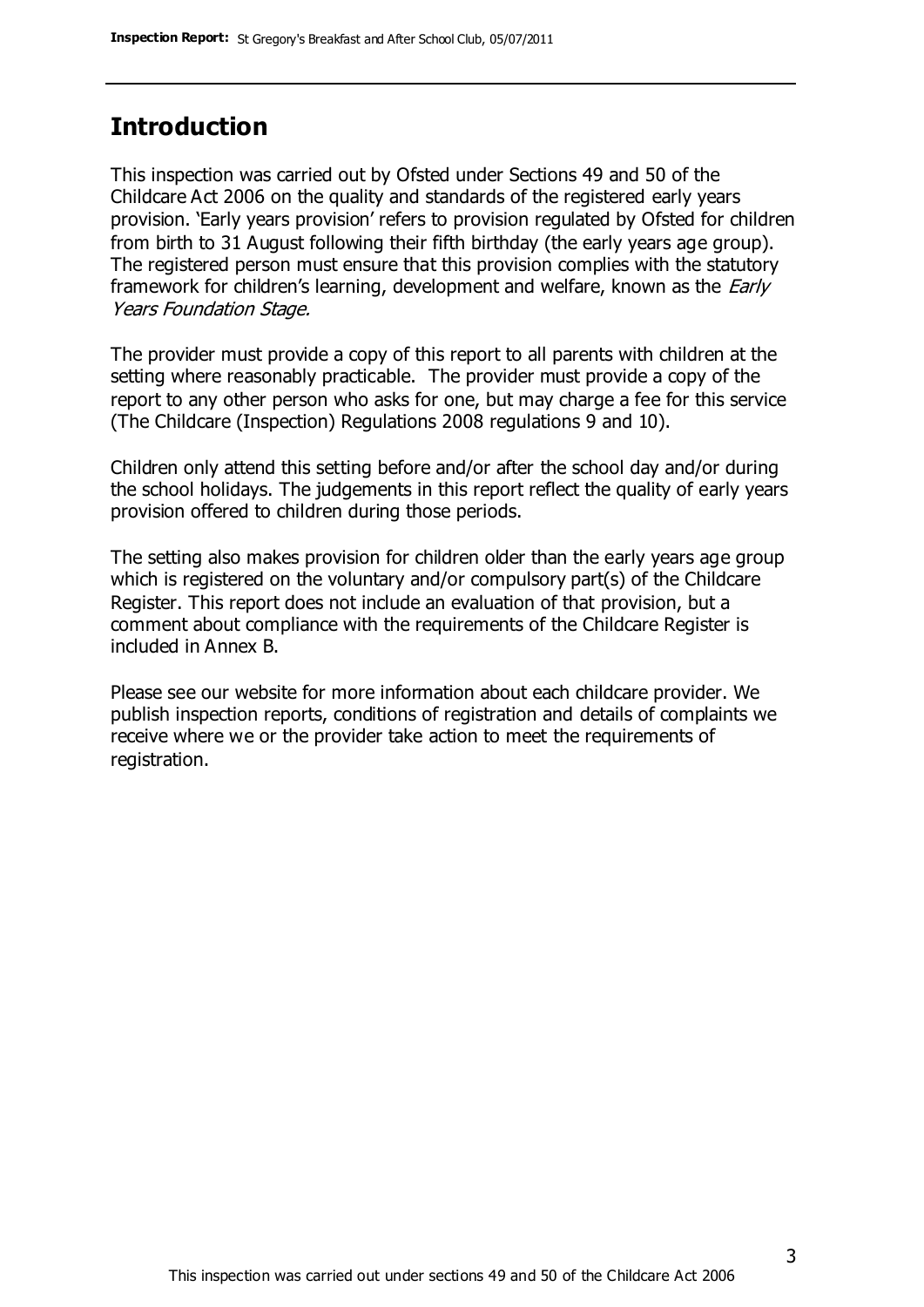# **Description of the setting**

St Gregory's Breakfast and After School Club was registered in 2006. It is charitable trust and non-profit making organisation. The club operates from the main hall in St. Gregory's Church and is situated in the Netherley area of Liverpool. The club is accessible to all children and there is a fully enclosed area available for outdoor play.

The club is open Monday to Friday from 8am until 9am and from 3.15pm until 5.30pm, term time only. A maximum of 24 children may attend the club at any one time. There are currently 10 children attending who are within the Early Years Foundation Stage. The club is registered on the Early Years Register and on both the voluntary and compulsory parts of the Childcare Register. The club supports children with a special educational needs and/ or disabilities and children who speak English as an additional language.

The setting employs five members of childcare staff and there are 12 volunteers. Three staff and one volunteer hold appropriate early years qualifications at level 2 and level 3. The club receives support from the local authority.

### **The overall effectiveness of the early years provision**

Overall the quality of the provision is good.

Staff are caring, friendly and approachable, which is conducive to children and their parents feeling welcome. A very positive attitude is demonstrated with regard to offering an inclusive provision. Staff meet children's individual needs well, which supports their progress towards the early learning goals. Positive links with schools complement the delivery of the Early Years Foundation Stage. The management and the staff demonstrate that they have a good capacity to make continuous improvements. However, an omission in the maintainance of one of the legally required documents had not been not identified.

# **What steps need to be taken to improve provision further?**

To meet the specific requirements of the EYFS, the registered person must:

ensure the daily record of children includes their hours of attendance (Documentation) (also applies to both parts of the Childcare Register). 19/07/2011

To further improve the early years provision the registered person should:

develop further the range of outdoor play opportunities offered to children each session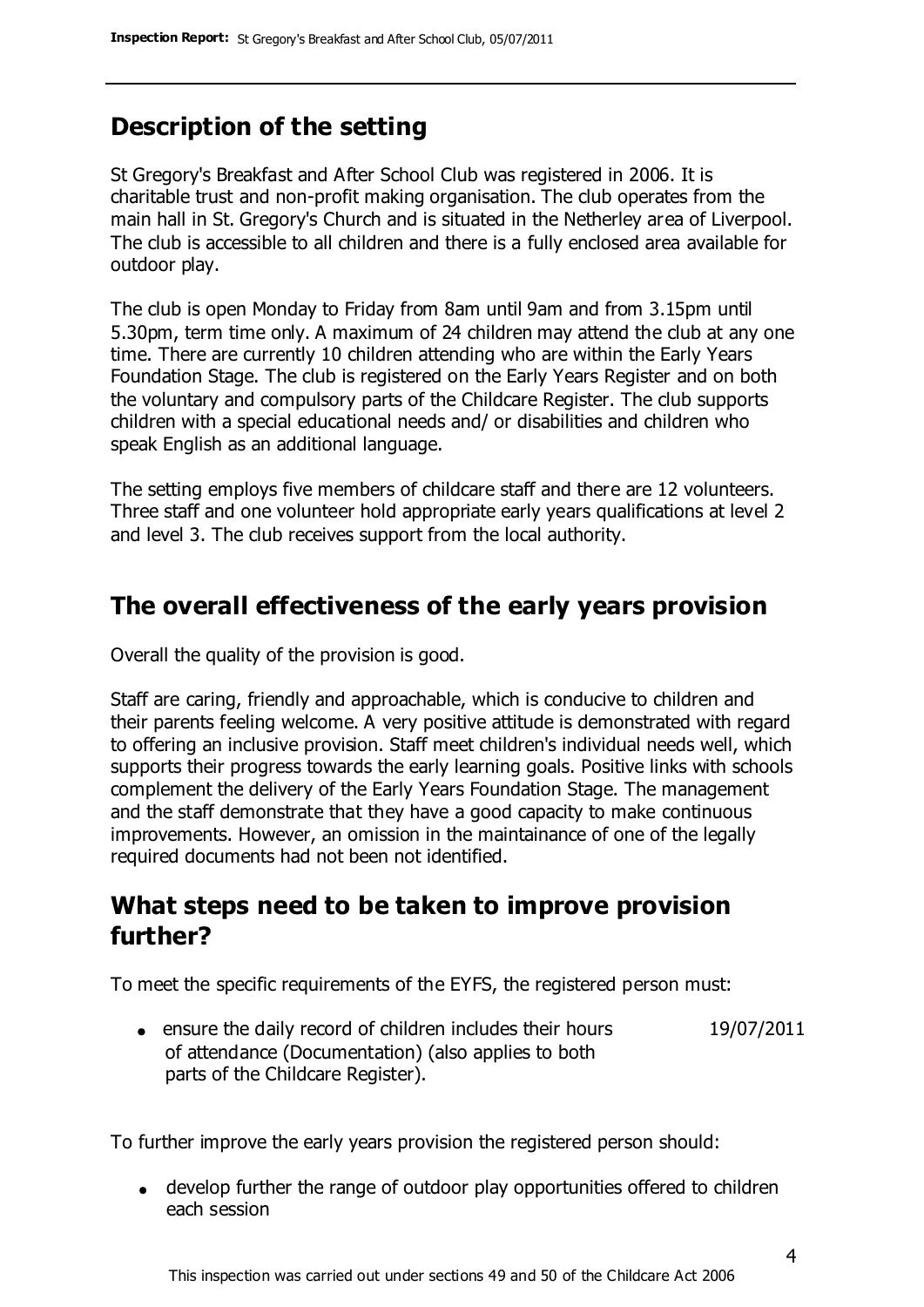revise the observation recording system to make sure the process covers the six areas of learning.

# **The effectiveness of leadership and management of the early years provision**

The staff team have a good understanding of safeguarding procedures to effectively protect children from harm. Staff have attended safeguarding training and are confident in their ability to recognise the signs and symptoms of abuse. Systems for recruitment and vetting of staff are robust to ensure that all adults working with the children are suitable. The risk assessments are thorough and include daily safety checks of the registered areas to promote children's safety at all times. Overall the regulatory documentation is maintained for the safe and effective management of the provision. However, the procedure for recording a daily record of the children's hours of attendance is not effective to ensure it is maintained as legally required.

The staff team are committed to the promotion of equality and inclusive practice. They recognise each child as a unique individual. Staff work closely with parents to ensure children with special educational needs and/or disabilities receive high levels of support to ensure they have every opportunity to fully participate and benefit from the wide range of activities and resources available. Staff organise the environment and resources effectively which enables all children to make choices in the activities they wish to take part in. Children's understanding about the diversity of society is nurtured through resources, discussions with staff and planned activities. For example, children participate in the exciting annual Liverpool's Broughaha festival. Children help to make their brightly coloured carnival clothes and join the parade. Through this activity children enjoy the community atmosphere and learn about the heritage of the area where they live.

The effectiveness of leadership and management in embedding ambition and driving improvement is good. The manager and staff's ongoing commitment to training has a significantly positive impact on the quality of the play based provision. Staff work very well together as a team and as a result sessions run smoothly, which helps the children feel at ease. There are good systems in place for self-evaluation and monitoring of the setting. Staff, parents and children are involved in the process, through meetings, discussions and questionnaires. The management are proactive in applying for grants to help fund their targeted areas for improvement, such as the computer suite. The recommendations from the last inspection have been fully addressed. The staff's training and implementation of the Early Years Foundation Stage has supported staff in addressing the recommendation regarding planning. The children have made their own displays to meet the recommendation to promote good hygiene practice. Resources have been purchased to reflect the diversity of society as recommended. Sustainability is promoted through the management and staff's understanding of the need of being resourceful and not wasting materials. This awareness is shared with the children who are expected to be respectful of the equipment and use recycled items in their play.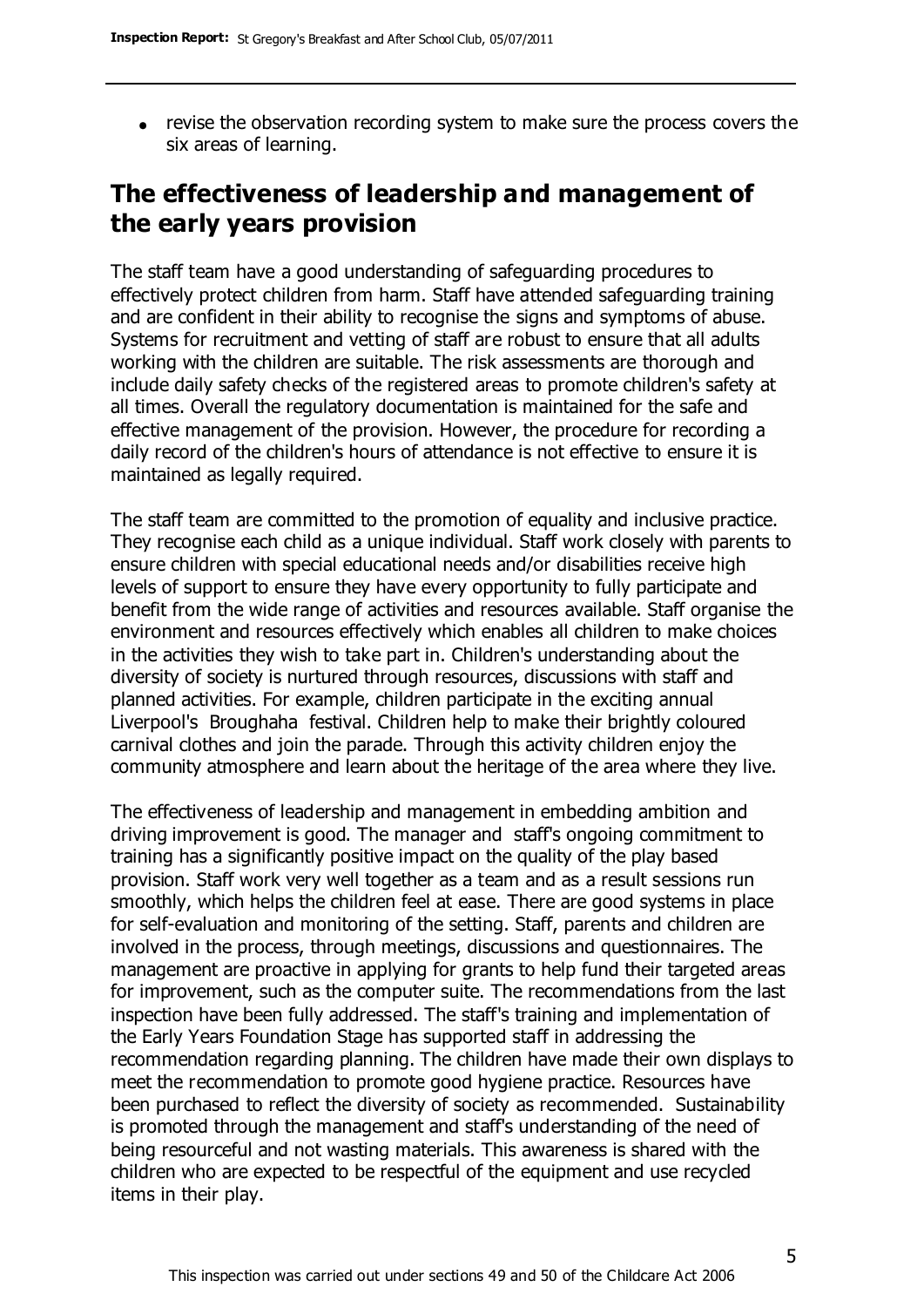The staff establish positive relationships with parents who state that they are very happy with the quality of provision. Parents are given good quality information about the setting to ensure they are aware of practices. 'All about me' booklets and initial observations help the key person to identify children's starting points and to plan to support their individual progress. The ongoing exchange of information is effective through opportunity for daily communication and the sharing of children's individual records. Parents contribute to their child's observation, assessment and planning records. Strong links are forged with all the schools the children attend. Staff use information gathered from school to complement the activities they plan for the children at the club to promote continuity and progression in their learning and development.

# **The quality and standards of the early years provision and outcomes for children**

Children enjoy their time at the after school club in the relaxed, well-organised, environment. There is a lot of laughter and talk amongst the children, they enjoy each others' company and have a good rapport with staff. They feel comfortable to make their needs known and enjoy sharing experiences and ideas with staff, who are friendly and interested in them as individuals. Children confidently pursue the activities of their choice. The planning of activities is informed by the observations made by the key persons, knowledge of children's interests and preferences and children's suggestions and request. Staff use the Early Years Foundation Stage learning and development expectations to assist planning for individual children's needs and to support their progress towards the early learning goals. However, the observation recording system does not clearly show consideration is given to problem solving, reasoning and numeracy to effectively promote this area of learning.

Children have good opportunities to participate in a wide range of activities which are fun and educational. The children make models to their own design using different sized cardboard boxes. Staff appreciate that this creative activity promotes other skills, such as problem solving, communication and working cooperatively together. A group of children make bead designs which require a heat process to fuse the beads together. The children articulately demonstrate their understanding of safety as they explain why the staff complete this part of the procedure. Planning shows how staff help children to learn to look after themselves through activities and discussion, such as stranger danger and awareness of protection from the sun. Children show that they feel safe, because they readily approach staff for their needs. Children are well supervised and allowed to be independent. The club works with other agencies to enhance children's experiences. For example the Environmental Health Enforcement team organised a litter pick up and, within a controlled and monitored area, children helped to tidy up a local area. Activities such as this helps nurture children's understanding how they can make a positive contribution to their community.

Children are able to be active and to relax. There are large floor cushions to offer children comfortable areas for children to rest, talk with friends or enjoy a book.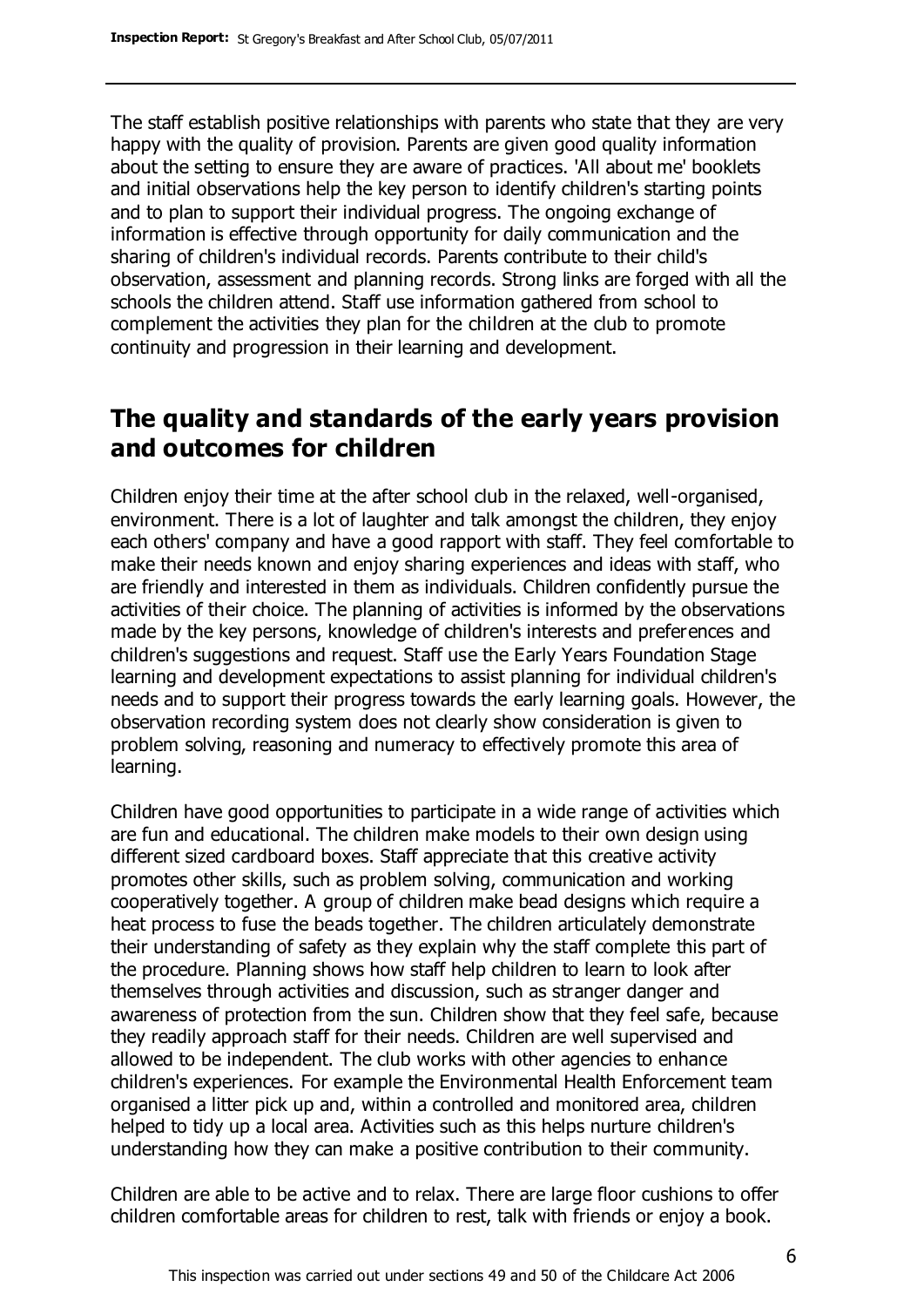The club has an extensive range of books suitable for the different interests and ages of the children to help encourage an enjoyment in reading. The computer suite is used by all children and the programmes are adapted to ensure all children benefit from this equipment. The resources, planning and staff's positive involvement with the children support them in developing skills for the future in communication, literacy, numeracy and skills linked to information and communication technology. The outdoor facilities offer space for children to pursue robust, energetic activities. The children enjoy playing football, running around and playing a group game. However, the range of activities pursued outside on a sessional basis do not offer a balance of indoors and outside play opportunities.

Children's behaviour is good. They are effectively supported by staff who are positive role models. The children play happily alongside each other whether involved in creative work, role play or physical activity. Younger children mix well with the older children. Children show consideration towards each other, share and take turns very well. They know what is expected through familiar routines and clear explanations. Children develop their own club rules, which encourage them to consider the consequences of their words and actions. The children's understanding of the importance of following good personal hygiene routines is good. Healthy eating is positively promoted. Snacks are balanced and nutritional, and children can choose from different options, fruit is included on the daily menu. The children help to plan the weekly menu. They are also involved in food preparation activities, such as making their own sandwiches and pizzas. These activities help to trigger children's interest in healthier food options.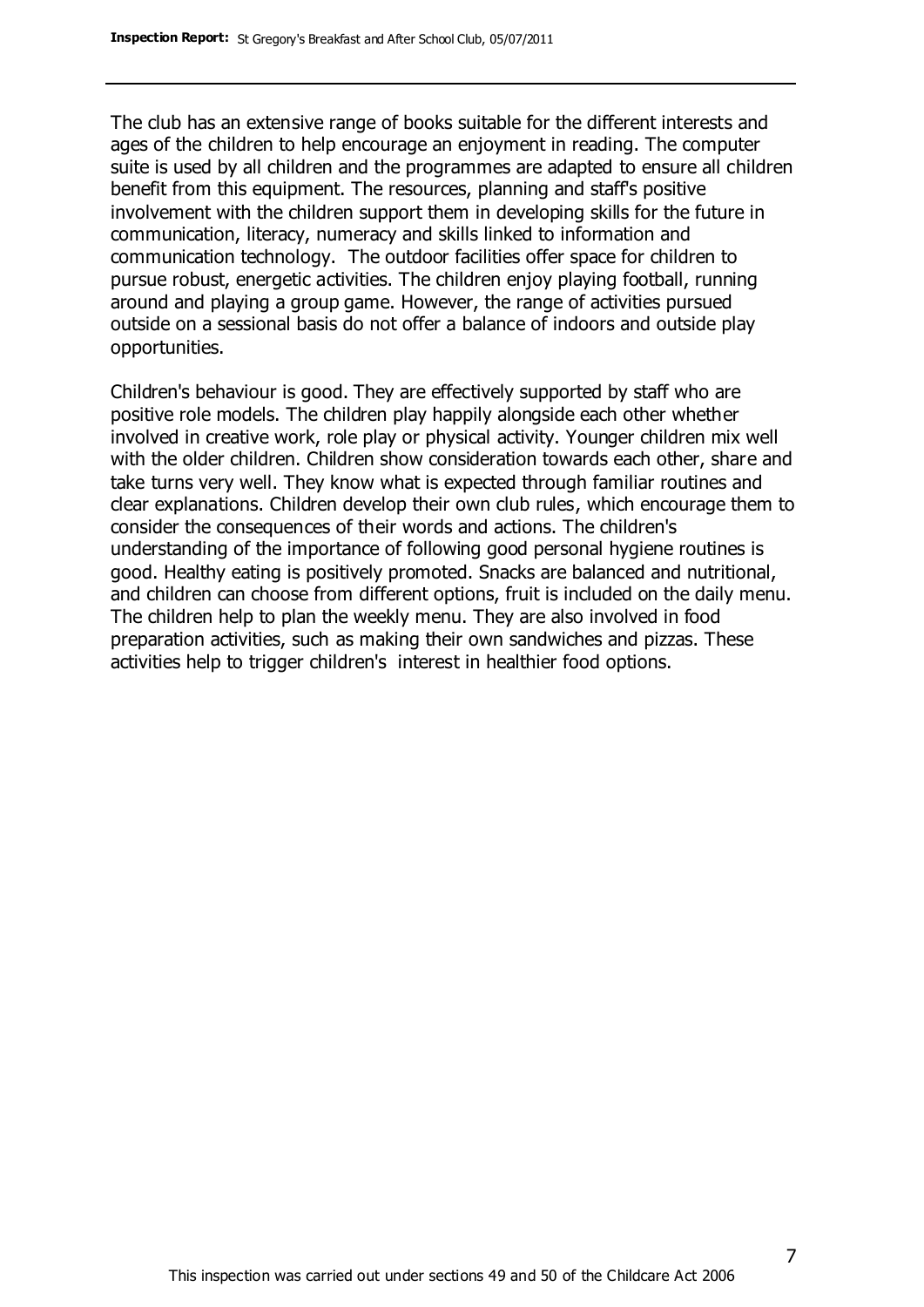# **Annex A: record of inspection judgements**

#### **The key inspection judgements and what they mean**

Grade 1 is Outstanding: this aspect of the provision is of exceptionally high quality Grade 2 is Good: this aspect of the provision is strong Grade 3 is Satisfactory: this aspect of the provision is sound Grade 4 is Inadequate: this aspect of the provision is not good enough

#### **The overall effectiveness of the early years provision**

| How well does the setting meet the needs of the      |  |
|------------------------------------------------------|--|
| children in the Early Years Foundation Stage?        |  |
| The capacity of the provision to maintain continuous |  |
| improvement                                          |  |

#### **The effectiveness of leadership and management of the early years provision**

| The effectiveness of leadership and management of the             |   |
|-------------------------------------------------------------------|---|
| <b>Early Years Foundation Stage</b>                               |   |
| The effectiveness of leadership and management in embedding       |   |
| ambition and driving improvement                                  |   |
| The effectiveness with which the setting deploys resources        |   |
| The effectiveness with which the setting promotes equality and    |   |
| diversity                                                         |   |
| The effectiveness of safeguarding                                 | 7 |
| The effectiveness of the setting's self-evaluation, including the |   |
| steps taken to promote improvement                                |   |
| The effectiveness of partnerships                                 |   |
| The effectiveness of the setting's engagement with parents and    |   |
| carers                                                            |   |

#### **The quality of the provision in the Early Years Foundation Stage**

The quality of the provision in the Early Years Foundation Stage  $\vert$  2

#### **Outcomes for children in the Early Years Foundation Stage**

| <b>Outcomes for children in the Early Years Foundation</b>    |  |
|---------------------------------------------------------------|--|
| <b>Stage</b>                                                  |  |
| The extent to which children achieve and enjoy their learning |  |
| The extent to which children feel safe                        |  |
| The extent to which children adopt healthy lifestyles         |  |
| The extent to which children make a positive contribution     |  |
| The extent to which children develop skills for the future    |  |

Any complaints about the inspection or report should be made following the procedures set out in the guidance available from Ofsted's website: www.ofsted.gov.uk